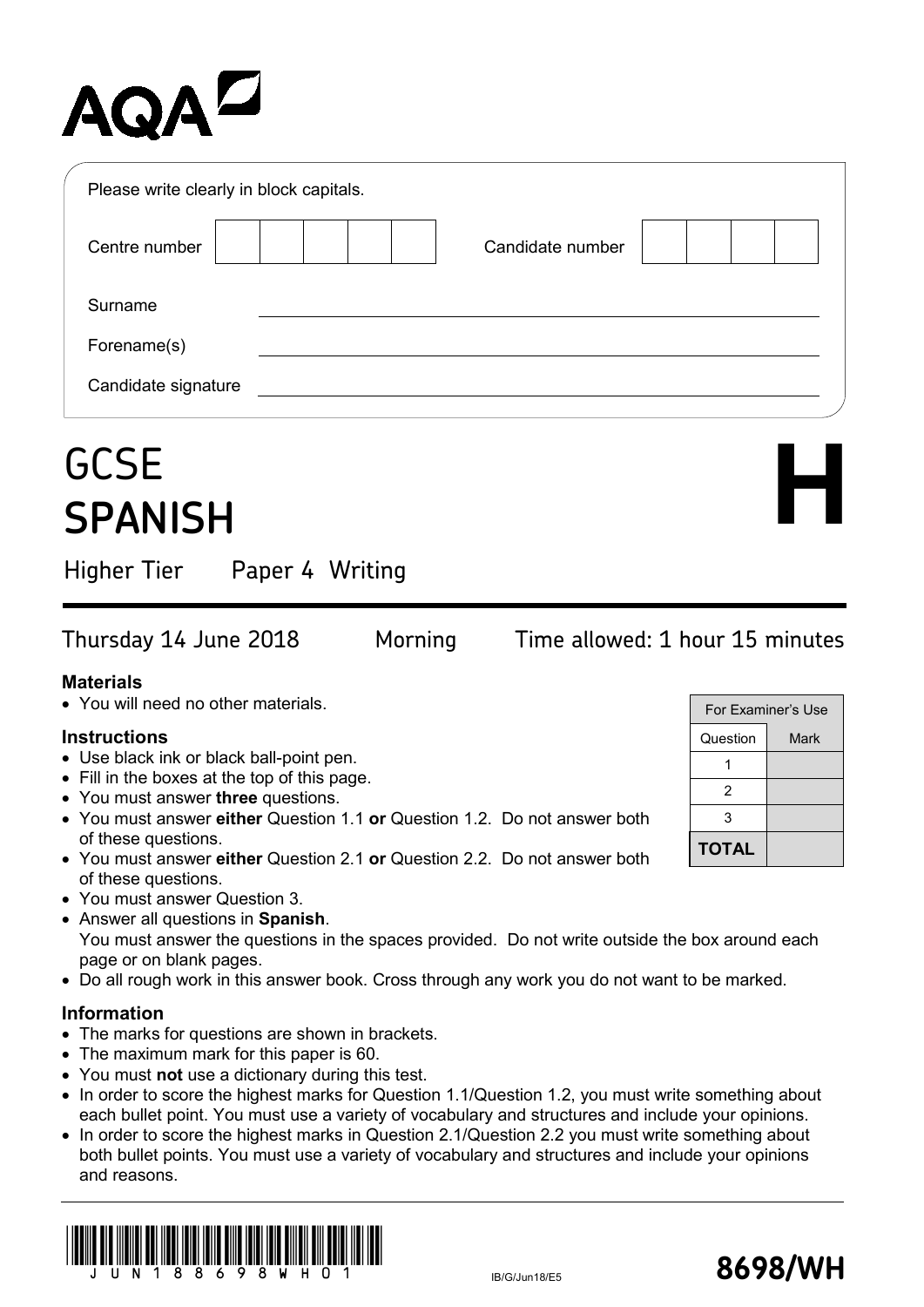|                            |                                                                                                  | Do not write<br>outside the |
|----------------------------|--------------------------------------------------------------------------------------------------|-----------------------------|
|                            | Answer either Question 1.1 or Question 1.2.                                                      |                             |
|                            | You must not answer both of these questions.                                                     |                             |
|                            |                                                                                                  |                             |
| <b>Either</b>              |                                                                                                  |                             |
| $\mathbf 0$<br>$\mathbf 1$ | Ves una página web con el título, 'Me gusta mi pueblo y voy a cuidarlo'.                         |                             |
|                            | Decides escribir sobre tu pueblo y tu región.                                                    |                             |
|                            | Menciona:                                                                                        |                             |
|                            | • qué te gusta o no te gusta de tu pueblo                                                        |                             |
|                            | · qué hiciste durante un día de excursión en tu región                                           |                             |
|                            | · qué haces para proteger el medio ambiente                                                      |                             |
|                            | · dónde quieres vivir en el futuro.                                                              |                             |
|                            | Escribe aproximadamente 90 palabras en español. Responde a todos los aspectos<br>de la pregunta. |                             |
|                            | [16 marks]                                                                                       |                             |
|                            |                                                                                                  |                             |
|                            |                                                                                                  |                             |
|                            |                                                                                                  |                             |
|                            |                                                                                                  |                             |
|                            |                                                                                                  |                             |
|                            |                                                                                                  |                             |
|                            |                                                                                                  |                             |
|                            |                                                                                                  |                             |
|                            |                                                                                                  |                             |
|                            |                                                                                                  |                             |
|                            |                                                                                                  |                             |
|                            |                                                                                                  |                             |
|                            |                                                                                                  |                             |
|                            |                                                                                                  |                             |
|                            |                                                                                                  |                             |
|                            |                                                                                                  |                             |
|                            |                                                                                                  |                             |
|                            |                                                                                                  |                             |

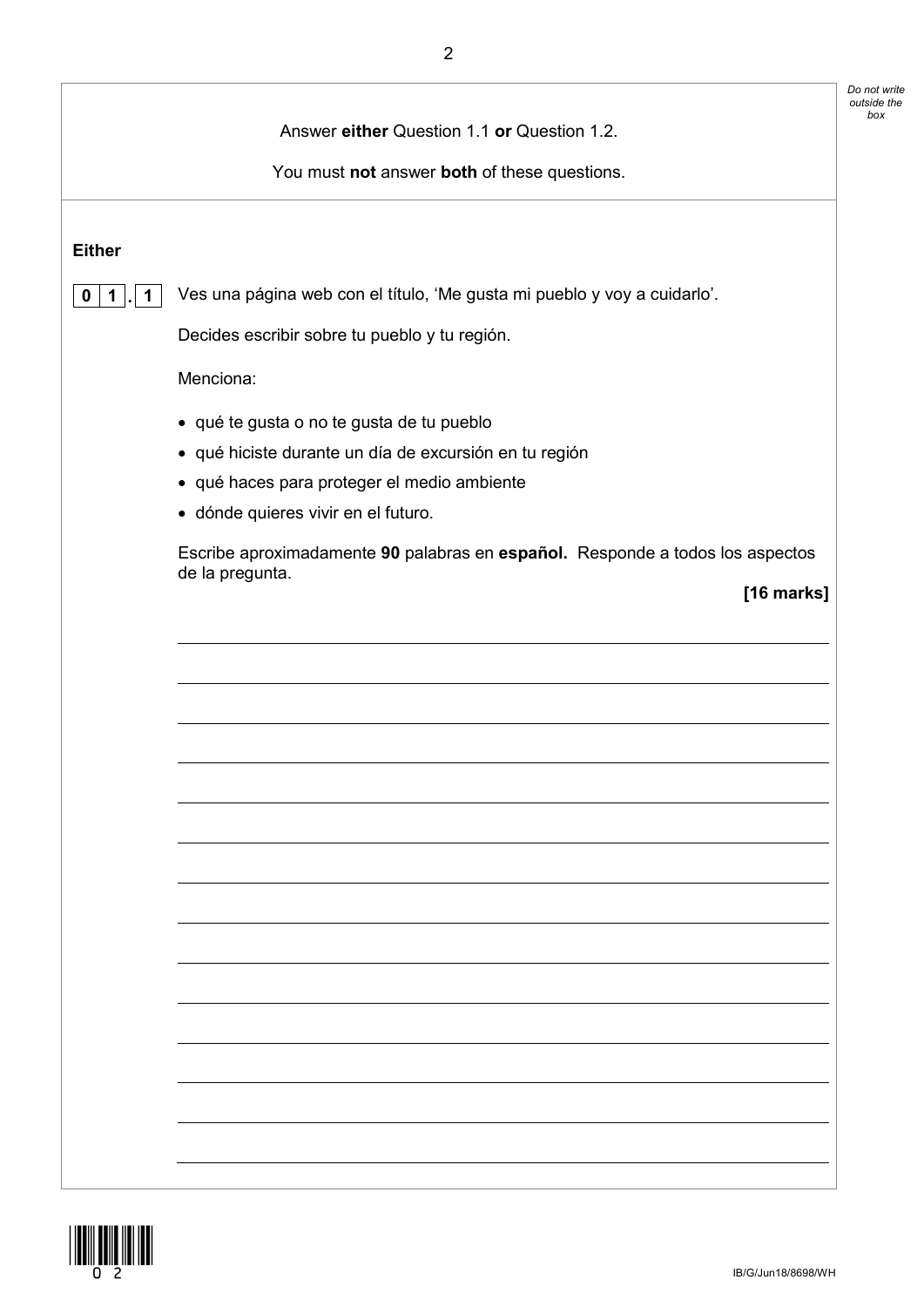

**Turn over ►**

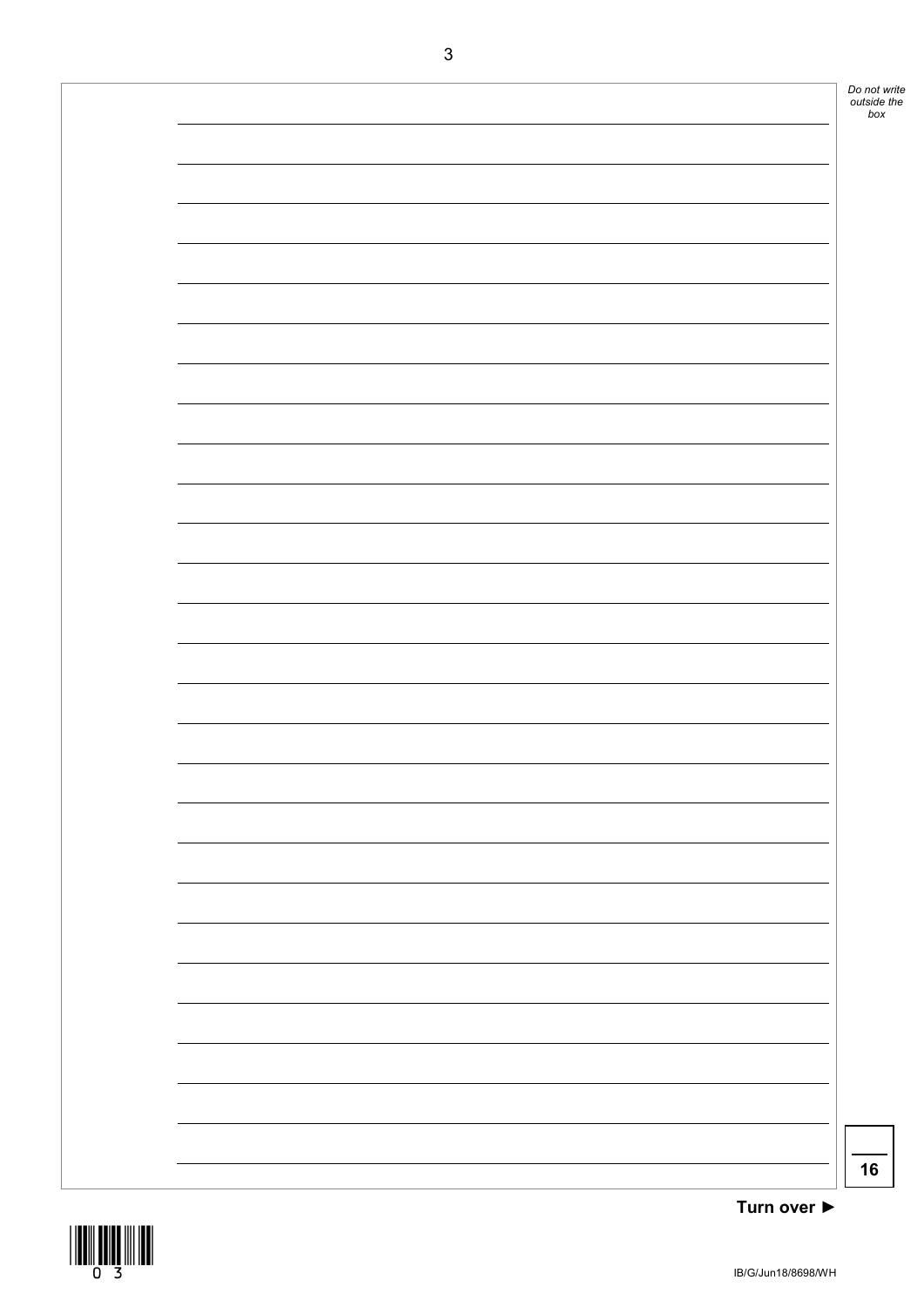| I<br>۰<br>۰.<br>٦<br>٧<br>×<br>۰. |  |
|-----------------------------------|--|
|                                   |  |

**0 1 . 2** Fuiste a una fiesta de San Valentín, el 14 de febrero. Tu amigo uruguayo, Mateo, te ha preguntado sobre la fiesta.

Escríbele un email.

Menciona:

- qué hiciste en la fiesta
- tus ideas sobre tu novio perfecto / tu novia perfecta
- tu opinión sobre el matrimonio
- tus ambiciones para el futuro.

Escribe aproximadamente **90** palabras en **español.** Responde a todos los aspectos de la pregunta.

**[16 marks]**

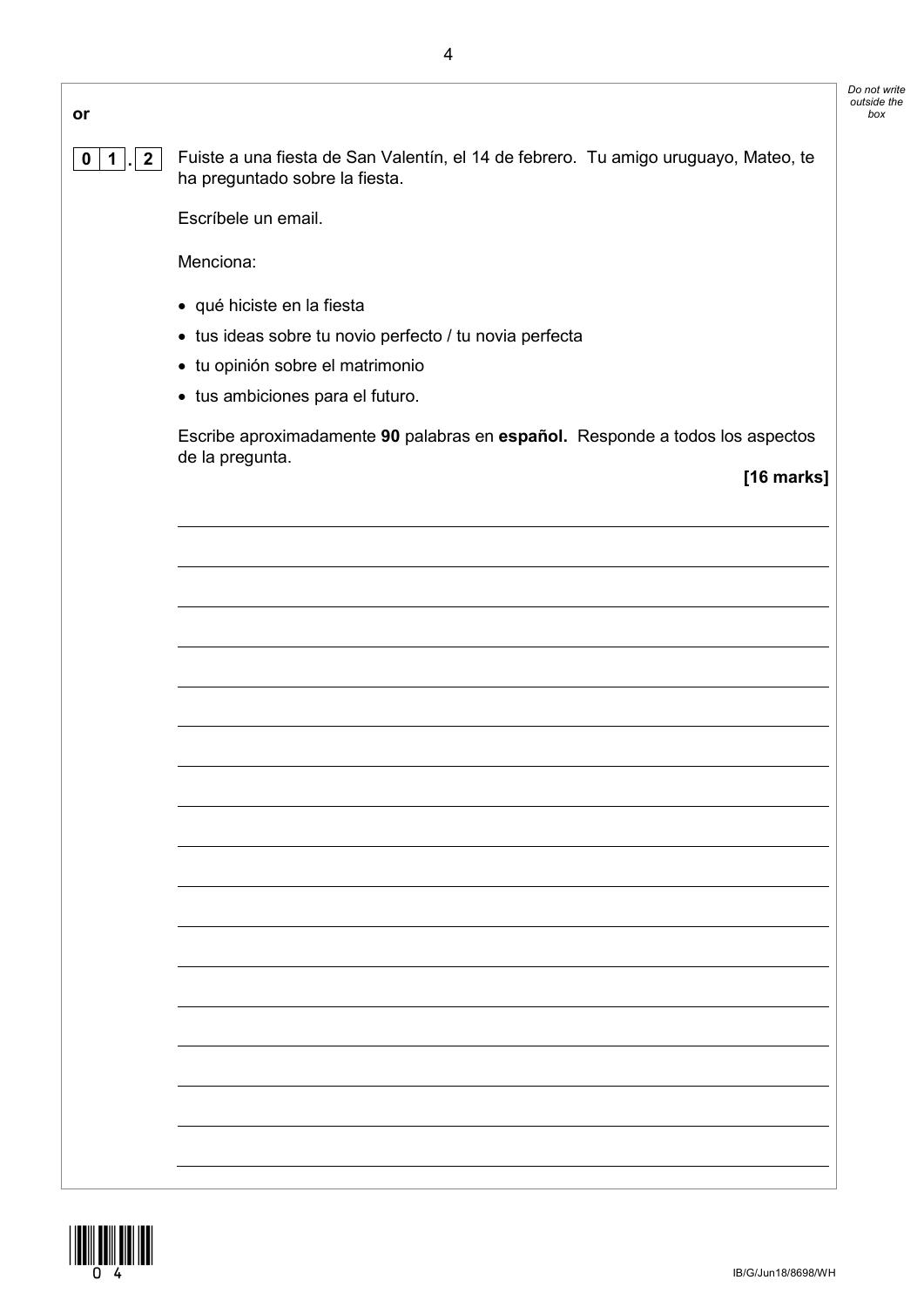

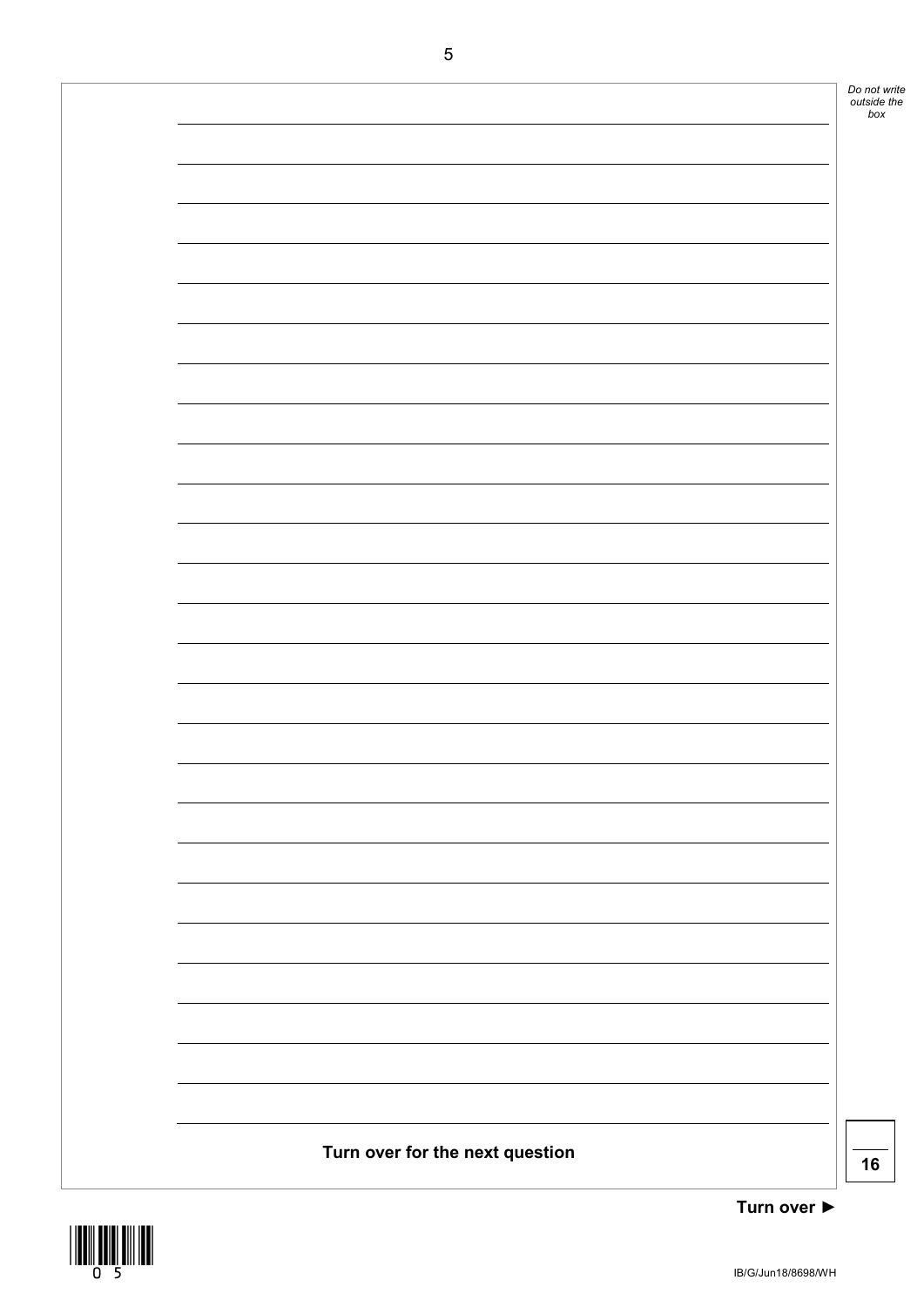|                                     | Answer either Question 2.1 or Question 2.2.                                        |
|-------------------------------------|------------------------------------------------------------------------------------|
|                                     |                                                                                    |
|                                     | You must not answer both of these questions.                                       |
|                                     |                                                                                    |
| <b>Either</b>                       |                                                                                    |
| $\overline{2}$<br>$\mathbf 0$<br>1. | Durante tus vacaciones en España escribes un blog para describir tus experiencias. |
|                                     | Menciona:                                                                          |
|                                     | • un día de las vacaciones cuando tuviste problemas                                |
|                                     | · un festival en España en que te gustaría participar.                             |
|                                     | Escribe aproximadamente 150 palabras en español. Responde a los dos aspectos       |
|                                     | de la pregunta.<br>[32 marks]                                                      |
|                                     |                                                                                    |
|                                     |                                                                                    |
|                                     |                                                                                    |
|                                     |                                                                                    |
|                                     |                                                                                    |
|                                     |                                                                                    |
|                                     |                                                                                    |
|                                     |                                                                                    |
|                                     |                                                                                    |
|                                     |                                                                                    |
|                                     |                                                                                    |
|                                     |                                                                                    |
|                                     |                                                                                    |
|                                     |                                                                                    |
|                                     |                                                                                    |
|                                     |                                                                                    |
|                                     |                                                                                    |
|                                     |                                                                                    |

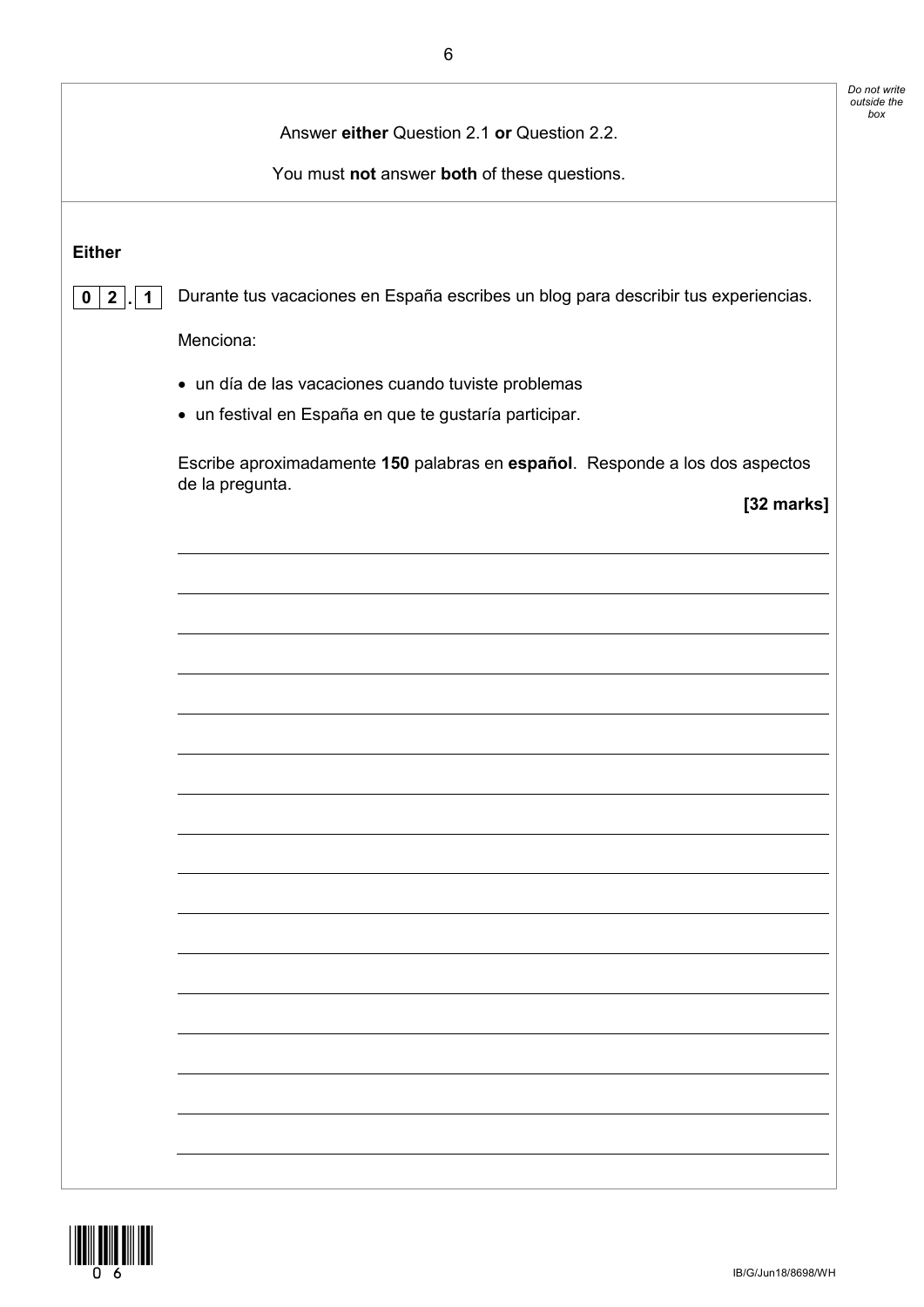

\*07\*

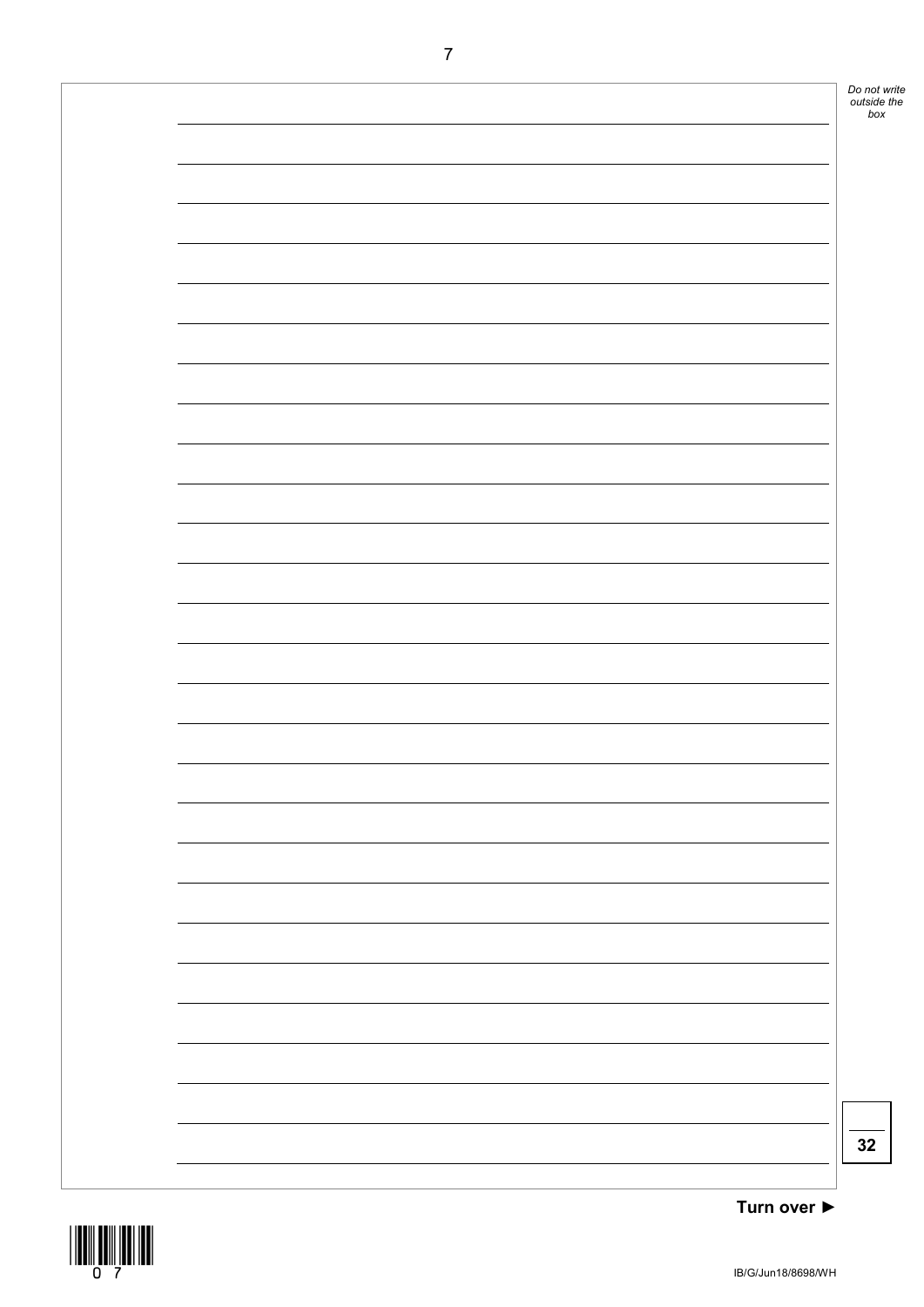| or                                            |                                                                                                 |
|-----------------------------------------------|-------------------------------------------------------------------------------------------------|
| $\overline{2}$<br>$\mathbf 0$<br>$\mathbf{2}$ | Tu colegio quiere artículos para su revista digital con el título 'La vida de los jóvenes'.     |
|                                               | Decides escribir un artículo con esta información:                                              |
|                                               | · un día memorable que tuviste en el colegio                                                    |
|                                               | • tus recomendaciones para el tiempo libre.                                                     |
|                                               | Escribe aproximadamente 150 palabras en español. Responde a los dos aspectos<br>de la pregunta. |
|                                               | [32 marks]                                                                                      |
|                                               |                                                                                                 |
|                                               |                                                                                                 |
|                                               |                                                                                                 |
|                                               |                                                                                                 |
|                                               |                                                                                                 |
|                                               |                                                                                                 |
|                                               |                                                                                                 |
|                                               |                                                                                                 |
|                                               |                                                                                                 |
|                                               |                                                                                                 |
|                                               |                                                                                                 |
|                                               |                                                                                                 |
|                                               |                                                                                                 |
|                                               |                                                                                                 |
|                                               |                                                                                                 |
|                                               |                                                                                                 |
|                                               |                                                                                                 |
|                                               |                                                                                                 |
|                                               |                                                                                                 |
|                                               |                                                                                                 |
|                                               |                                                                                                 |



*Do not write outside the*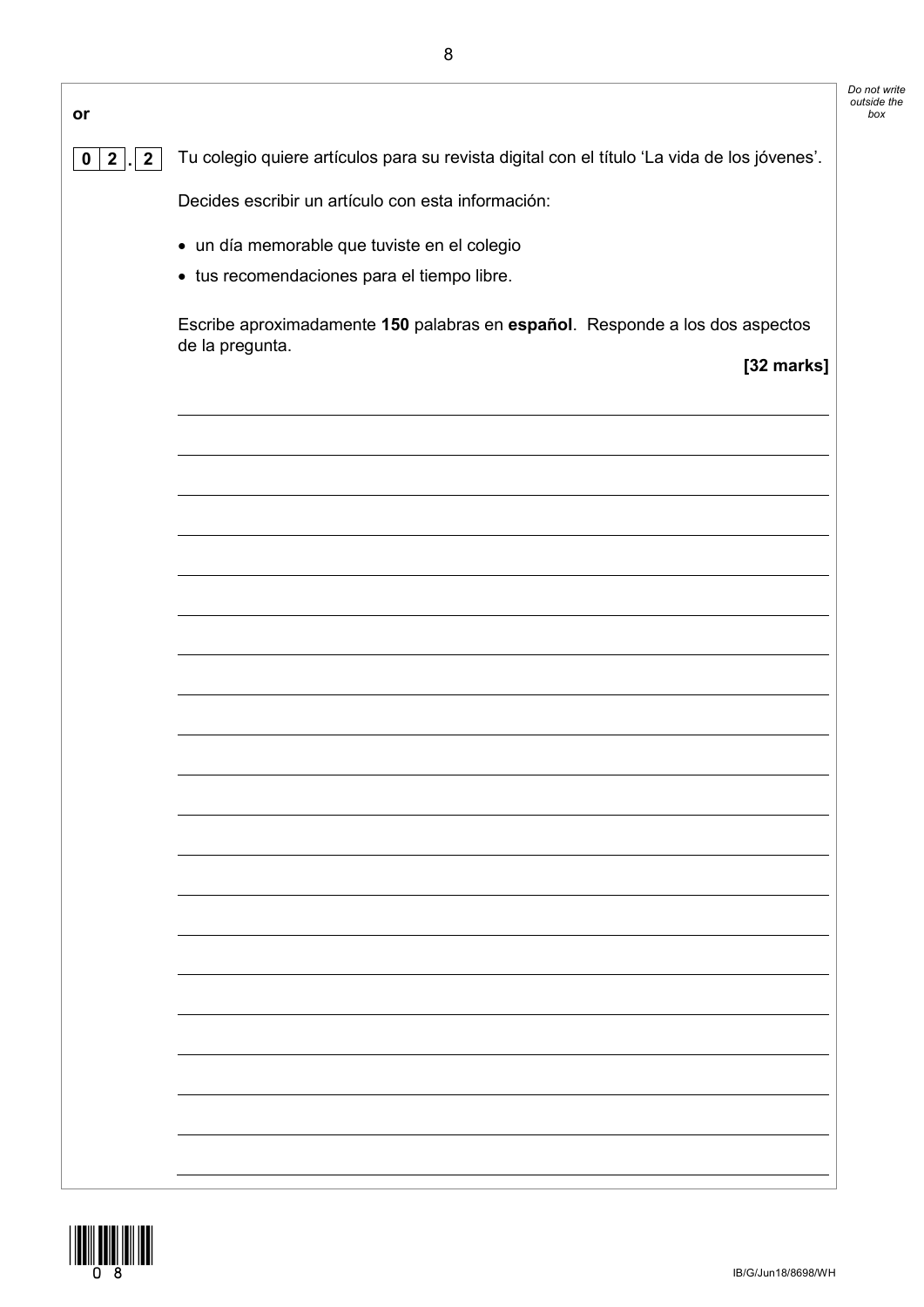



**Turn over ►**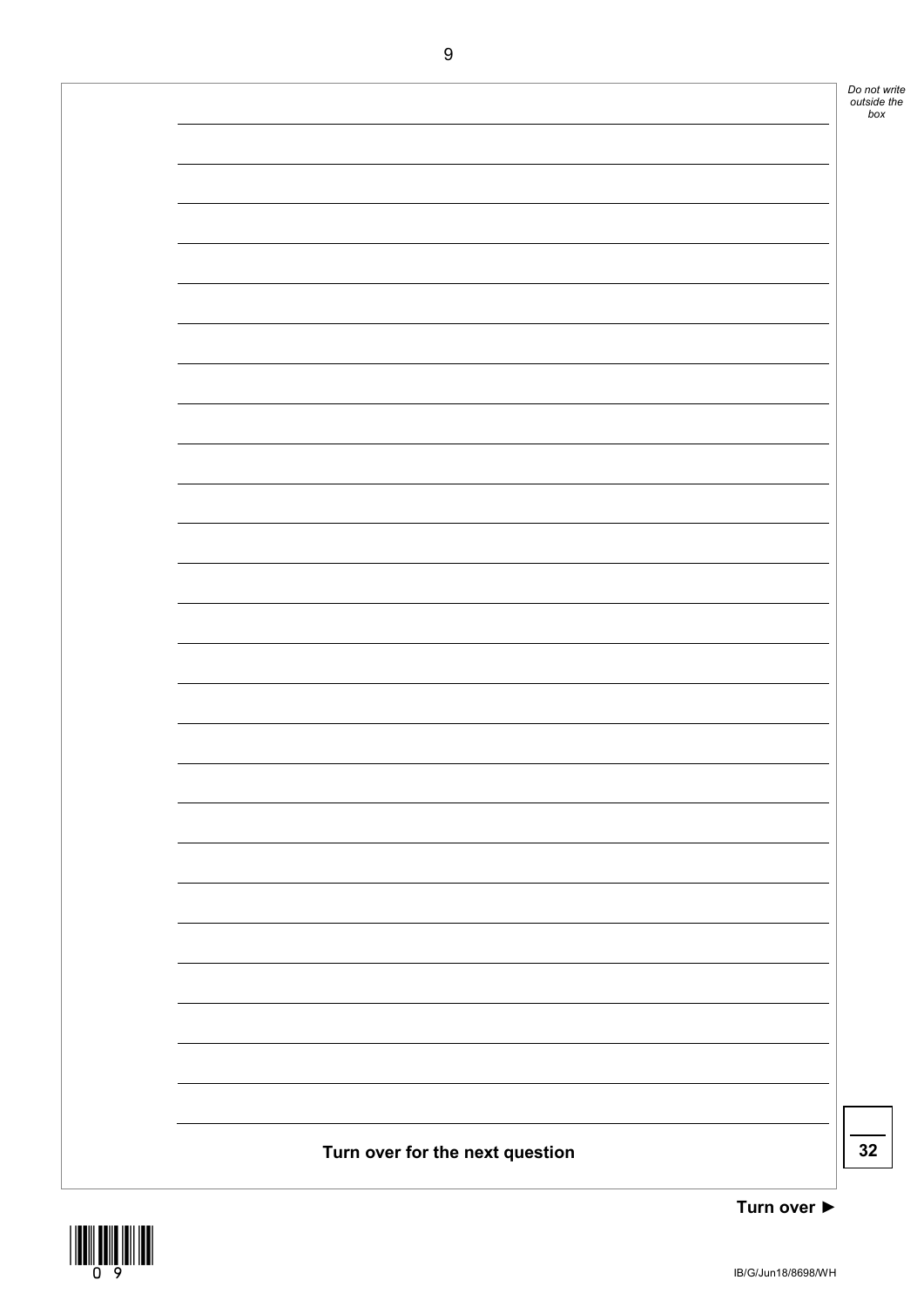**0 3** Translate the following passage into **Spanish**. *box*

Last Saturday, I did my homework in the morning and then I caught the bus and went to the town centre. I like to have lunch with my friend in a restaurant next to the charity shop where she works. Later, we bought tickets for a concert that we are going to see in July.

**[12 marks]**

*Do not write outside the* 

**END OF QUESTIONS**  $\begin{array}{|c|c|c|c|}\hline \textbf{12} & \textbf{12} & \textbf{13} & \textbf{14} & \textbf{15} \\ \hline \end{array}$ 

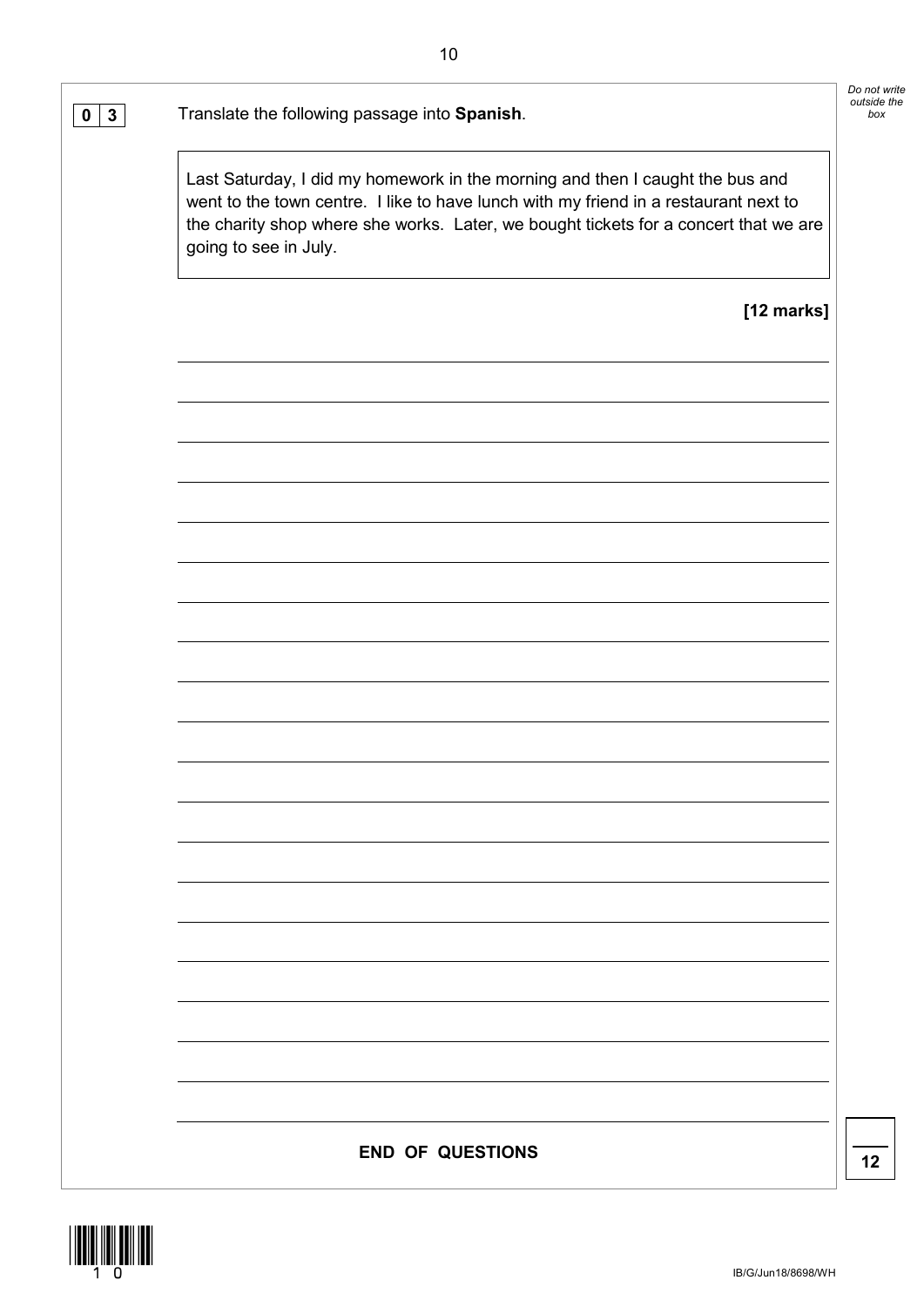

IB/G/Jun18/8698/WH